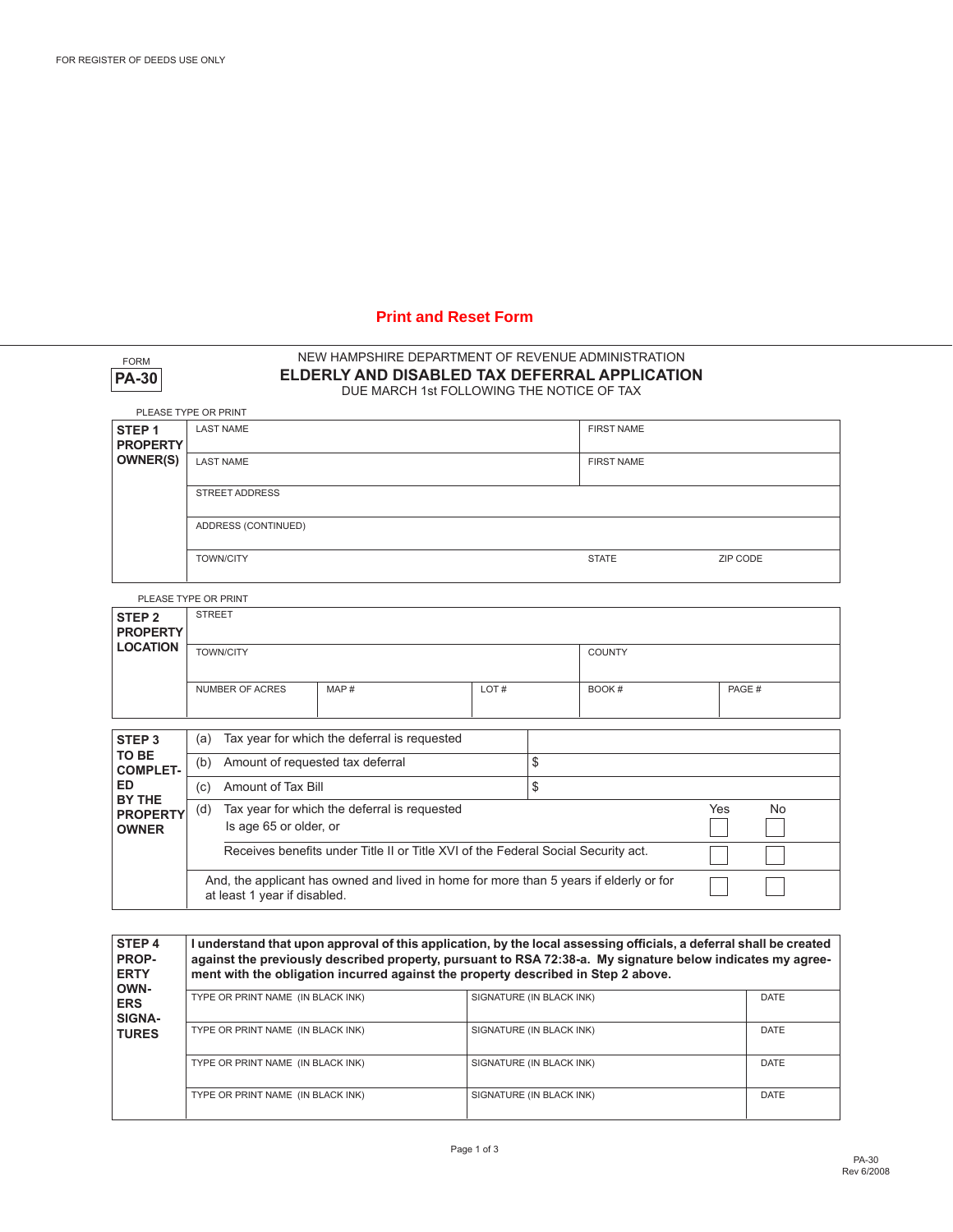

#### NEW HAMPSHIRE DEPARTMENT OF REVENUE ADMINISTRATION **ELDERLY AND DISABLED TAX DEFERRAL APPLICATION** DUE MARCH 1st FOLLOWING THE NOTICE OF TAX

| <b>STEP 5</b><br><b>APPROVAL</b>         | NAME OF MORTGAGE HOLDER                                                                                                                                                                                                                                            |       |             |
|------------------------------------------|--------------------------------------------------------------------------------------------------------------------------------------------------------------------------------------------------------------------------------------------------------------------|-------|-------------|
| I BY THE<br><b>MORT-</b><br><b>GAGEE</b> | SIGNATURE OF OFFICER OR AGENT FOR MORTGAGEE                                                                                                                                                                                                                        | TITLE | <b>DATE</b> |
|                                          | By signing above, the mortgagee signifies that they do approve and are duly notified that upon approval of this<br>application by the local assessing officials a deferral shall be created against the above described property, pursuant<br>to RSA 72:38-a, III. |       |             |

#### **STEPS BELOW TO BE COMPLETED BY LOCAL ASSESSING OFFICIALS**

| <b>STEP 6</b><br><b>AMOUNT</b>     | (a) | Amount of taxes deferred in prior years                  |  |
|------------------------------------|-----|----------------------------------------------------------|--|
| <b>OF TAXES</b><br><b>DEFERRED</b> | (h) | Amount of taxes deferred in current year                 |  |
|                                    | (C) | Total amount of taxes deferred (Step 6(a) plus Step 6(b) |  |

| STEP <sub>7</sub><br><b>PERCENT</b> | (a) | Enter the percentage of total equity value of the property encumbered in Prior Years  | % |
|-------------------------------------|-----|---------------------------------------------------------------------------------------|---|
| <b>OF EQUITY</b><br><b>VALUE</b>    | (b) | Enter the percentage of total equity value of the property encumbered in Current Year | % |
| <b>ENCUM-</b><br><b>BERED</b>       | (c) | Enter the percentage of total equity value of the property encumbered for All Years   | ℅ |

| STEP <sub>8</sub><br><b>APPROVAL</b>   | TYPE OR PRINT NAME (IN BLACK INK) | SIGNATURE (IN BLACK INK) | <b>DATE</b> |
|----------------------------------------|-----------------------------------|--------------------------|-------------|
| OF A<br><b>MAJOR-</b><br><b>ITY OF</b> | TYPE OR PRINT NAME (IN BLACK INK) | SIGNATURE (IN BLACK INK) | <b>DATE</b> |
| <b>SELECT-</b><br><b>MEN/</b>          | TYPE OR PRINT NAME (IN BLACK INK) | SIGNATURE (IN BLACK INK) | <b>DATE</b> |
| <b>ASSES-</b><br><b>SORS</b>           | TYPE OR PRINT NAME (IN BLACK INK) | SIGNATURE (IN BLACK INK) | <b>DATE</b> |
|                                        | TYPE OR PRINT NAME (IN BLACK INK) | SIGNATURE (IN BLACK INK) | <b>DATE</b> |